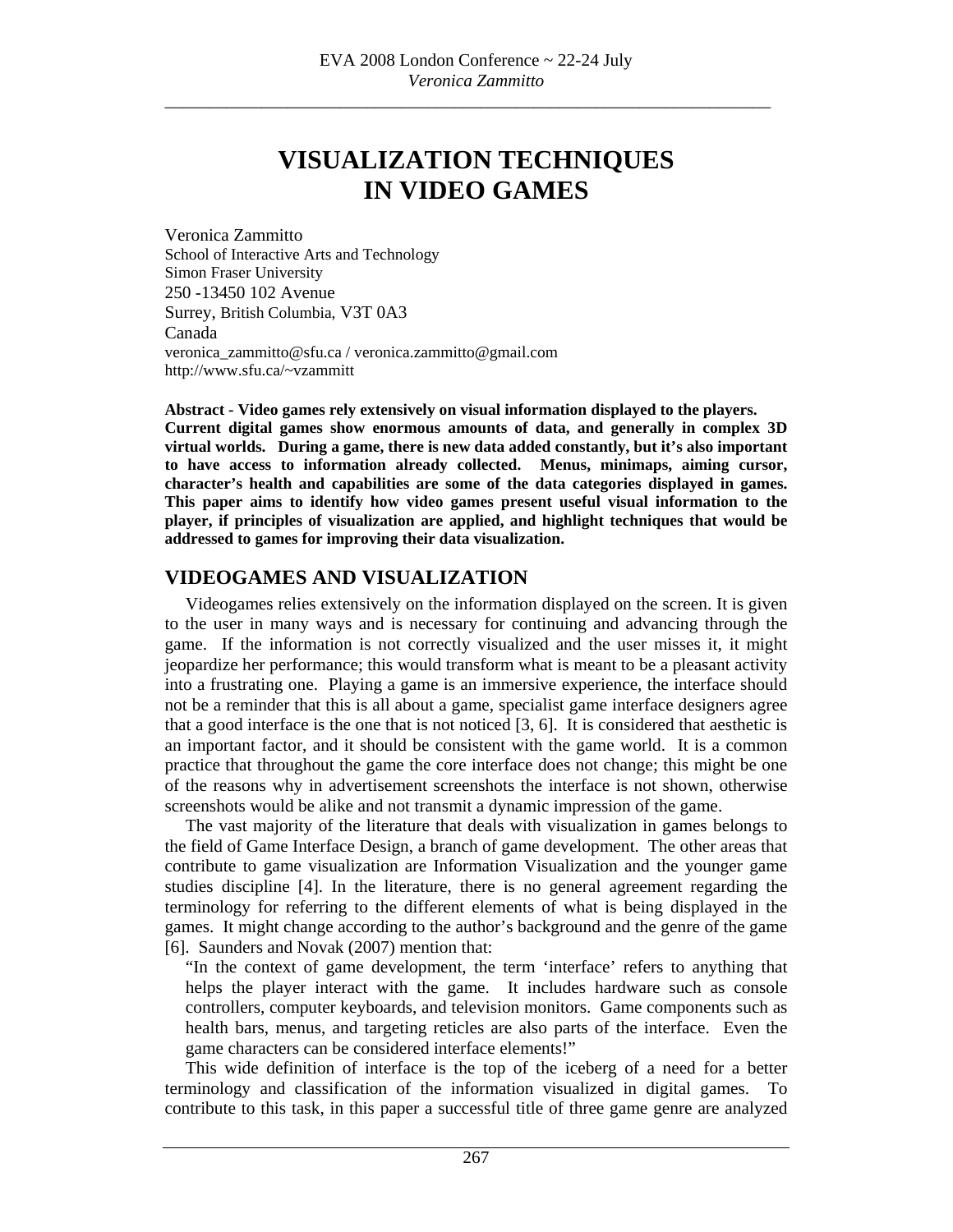in order to identify what the critical information is, how it is displayed, what visualization techniques are employed and what could be improved.

### Heads-Up Display (HUD)

This is the term employed for referring to a method for game interface. Its main characteristic is that it uses transparences to avoid obstructing what is happening. It takes its name from HUDs used in real life, such us in aircraft (figure 1 A). This term is used indiscriminately for referring to the permanent type of information given to the player, for example: health status, available weapons, armor, resources, among others. It varies radically depending on the game genre. For getting a better immersion, HUDs are designed to match the game world context, like in Stars Wars: Republic Commando, the HUD is presented as the avatar helmet (figure 1 B). Nowadays, there is a trend in the game industry to have minimalist HUDs, with as little information as possible [6, 12].



Figure 1 A. On the left, view using a HUD in a Boeing 727. Figure 1 B. On the right, HUD helmet-like in Star Wars.

Videogames have changed substantially since they appeared, and have evolved into different genres. Each genre provides certain goals that will require prototypical tasks to achieve them. For this paper, I will follow the game genre taxonomy presented by Ernest Adams and Andrew Rollings [5]. They divided all games into nine genres: 'Action', 'Strategy', 'Role-Playing', 'Sports', 'Vehicles-Simulations', 'Constructionand-Management-Simulations', 'Adventure', 'Online-Games' and 'Artificial-Life-Puzzle-games-and-others'. Going over all different genres would exceed the scope of this paper. I selected three popular genres and a main game example for each: First-Person Shooter subgenre from Action Games (example: Half Life 2 by Valve), Real-Time Strategy subgenre from Strategy Games (example: Command & Conquer 3 by Electronic Arts), and Massively-Multiplayer Online subgenre from Online Games (example: World of WarCraft by Blizzard).

#### **GAME GENRES**

In this section, I will present for each selected genre: what tasks the gamer has to do for achieving the given goals, what information is given to the player, and what visualization techniques are employed.

#### First- Person Shooter (FPS):

It belongs to the Action Genre. Playing an FPS game requires a reaction-based skill, this means a fast reaction time for hand-eye coordination. Violence is a game mechanism that we can find in most shooter games. The player's character, her avatar, has to move around a 3D world to get to a certain location, on her way enemies will attack her, but she can also attack with a range of weapons. In Half Life 2 (HL2) for the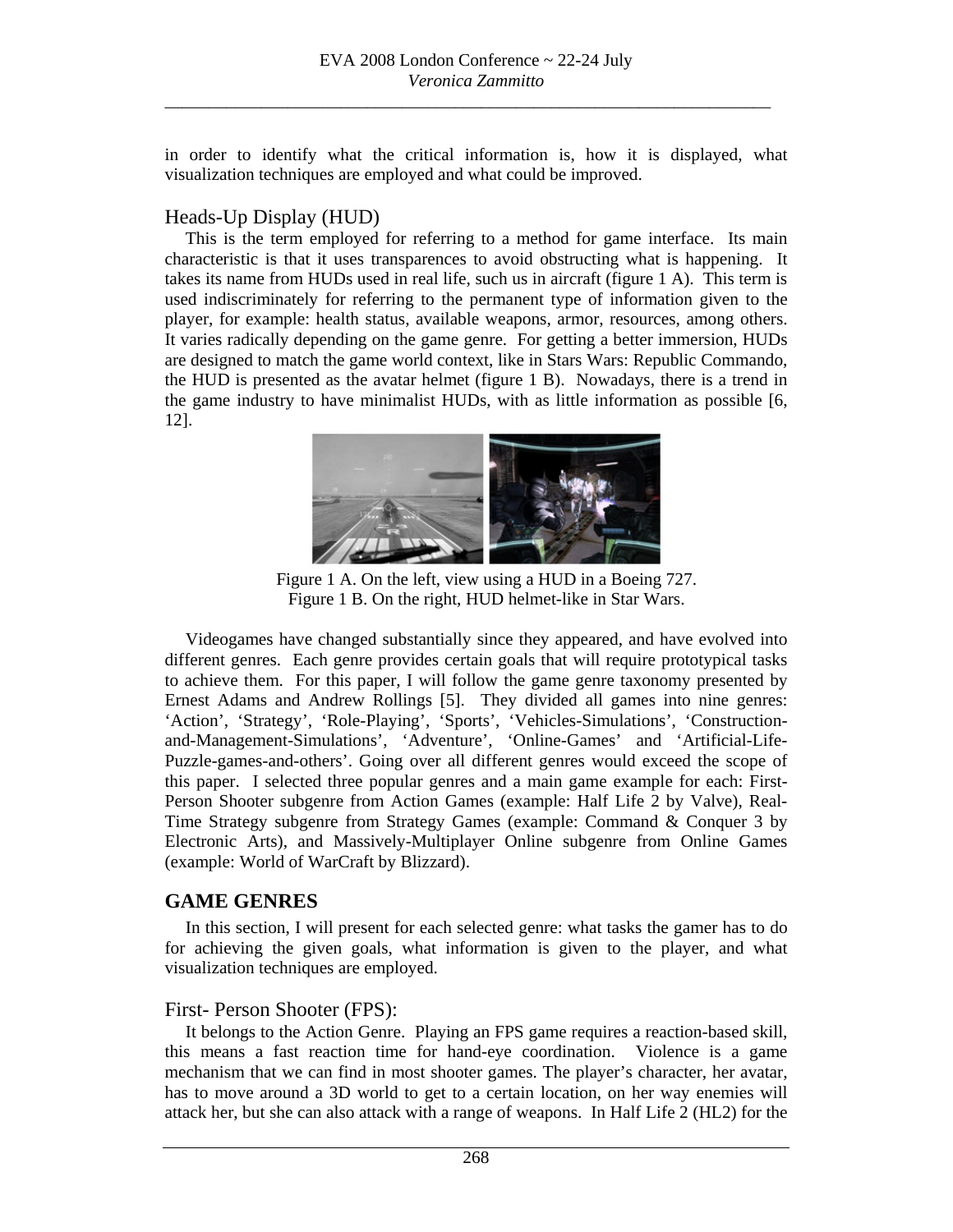different game elements (such as, health, ammunition, armor) the quantitative display of data – interval scale type - is the dominant one. This means that numbers will be primary shown to provide information [2]. Examples will be presented for each of these different game elements. Another characteristic of data display in Half Life 2 is that information is visualized only if the element, besides health, is being used or changed. For instance, if the avatar is not using a weapon there will not be information displayed about that element. This dynamic update of the HUD visualization is considered an active interface [6].

The point of view (POV) is the avatar's one: an egocentric perspective, its characteristic is that we see through the eyes of the avatar. It could be argued that this POV is the most immersive one because character and player share the same view [6]. Out of the different navigation metaphors, 'walking' is the one that best suits this POV since there is gravity and there are 6 degrees of freedom, the player can move the avatar up-down, left-right, tilt down, tilt sides, and turn sides. However, from this POV it is difficult to identify from where one is being attacked; it is necessary to provide such information to the player in an effective way. Red vertical bars appear on the screen side from where the player is being attacked.

Health is critical information for the player, it determines how much room for mistakes is left. If the player runs out of health, the game is over, and she has to start again. Knowing the health status will help her to decide a strategy, for instance to keep moving but in a stealthy way, or looking for some medical kit to increase health. These decisions radically change the game experience. Changes in health status have to be shown all the time. In this game full health is represented by 100 (see figure 2 A). When health decreases and is dangerously low, color-code changes from its regular color into red. This color-coded technique corresponds to established conventions, meaning red danger for western cultures [11]. See figure 2 B.



 Figure 2 A (Left). Health, and armor (suit) are displayed on the bottom left of the screen Figure 2 B (Right). Player's health is very low. She might die if hit.

In HF2 the player uses weapons: .357 Magnum, rifle, shotgun, rocket launcher, and a "gravity gun" among others. Ammunitions and reloading them are required to use these weapons. When the player is about to run out of ammo, a silhouette of the bullet is shown in red. This is critical information because when reloading the player is not able to fire. When the player completely runs out of ammunition, the number zero in red is displayed. Two techniques are identified here: silhouette, and color coding. Silhouette is a very powerful tool for perceiving the structure of objects. In HL2 bullet silhouettes are shown from a canonical view, this allows an easier recognition [11]. See figure 3 A. Color-coding is used for turning the regular color number (yellow) into red. This scheme also responds to conventions as above mentioned. See figure 3 B.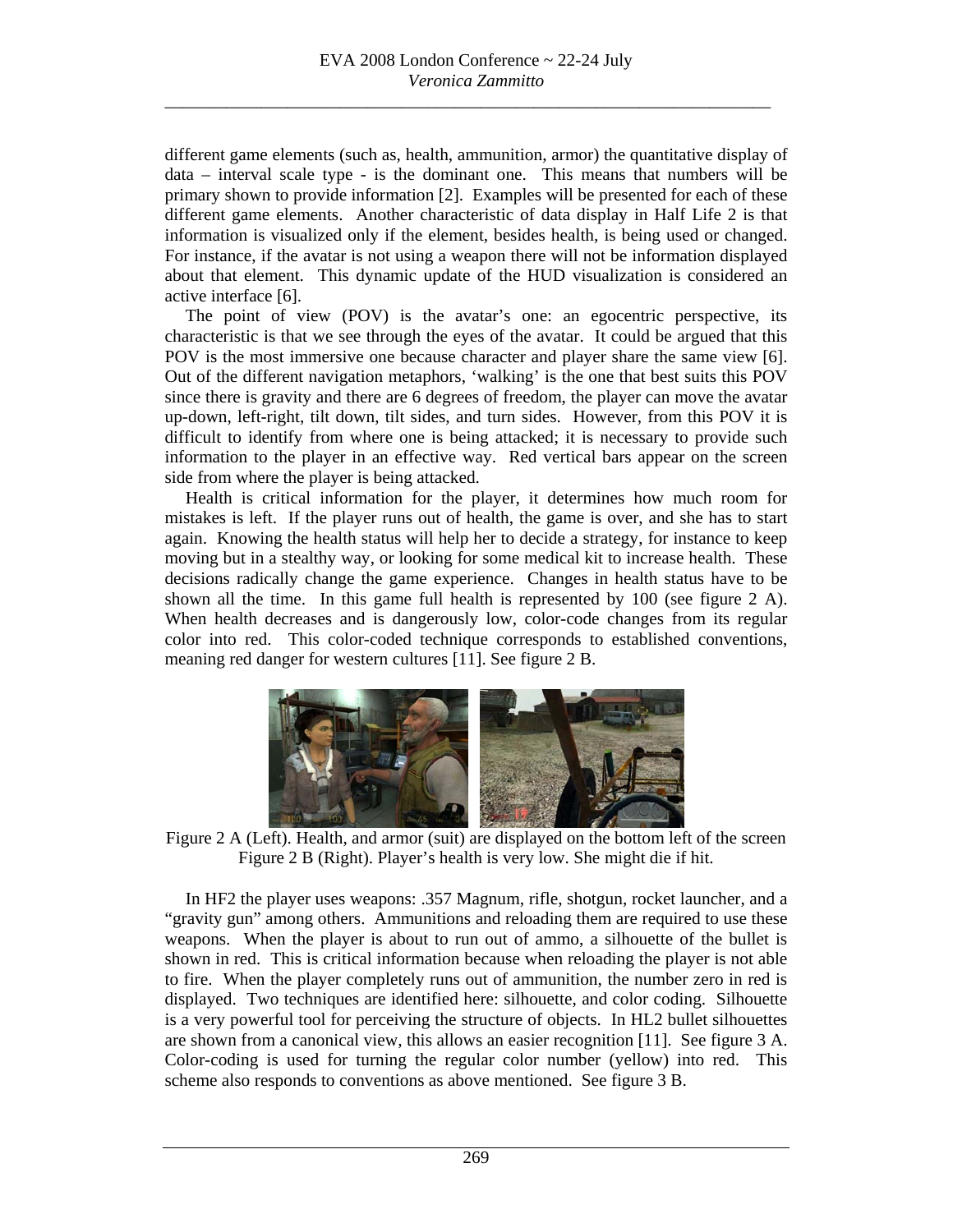

 Figure 3 A. Left, HL2. Bullet silhouette for indicating that reloading is necessary. Figure 3 B. Right, Player has run out of ammunition.

The player has to move in a 3D world ("City 17") and in this game there is no minimap provided. Hence, constrained paths and landmarks are used for easing navigation. For example, the Combine Citadel is easily spotted, that tower is so high that reaches the clouds; this giant structure helps users get their bearings (see figure 4). Since there is no map to read, wayfinding is the option given to players to construct a representation of this 3D environment [8, 11]. There are three steps: first, 'declarative knowledge' is to provide a landmark that will be recognized: Combine Citadel. Then, a 'procedural knowledge' will be developed by the player who will construct routes and learn how to get to different locations using landmarks as key information. Finally, a 'cognitive spatial map' will be built.



Figure 4. Combine citadel.

Recounting the tasks to be performed by the player, there are: to move a single avatar; to get weapons/armor; to keep health; to get ammunition; to kill enemies.

Summary for HL 2, it has a simple interface following the minimalism trend of the game industry, using just one main color for the HUD, one color-coded consistent for ammunition, avatar and NPC health. The quantitative display of data is the type most used for elements. Silhouette technique is applied for fast recognition, in this fast-paced game. Wayfinding is the technique developed for navigating in this 3D virtual world.

#### Real-Time Strategy games (RTS)

Strategy games have complex sets of rules. Managing is the game mechanism in RTS games. Time within the game passes continuously, and players can perform tasks without waiting a turn. This type of game involves managing resources, commanding several units simultaneously, having as main goals conquering, or exploring worlds.

Like in most RTSs, in Command and Conquer 3 (C&C3) the battlefield and map are not completely revealed at the beginning of the game. There are areas shown black until they are at view range of the player's units. This "blackness" is called "fog of war" (See figure 5). There is another "unveiling" mechanism in the game that is called the "tech-tree", its characteristic is that there is a pre-established sequence for developing science (buildings, and units) in game; this means that certain structures and units have to be developed first in order to get others, and there might be branches to choose one kind of technology instead of other.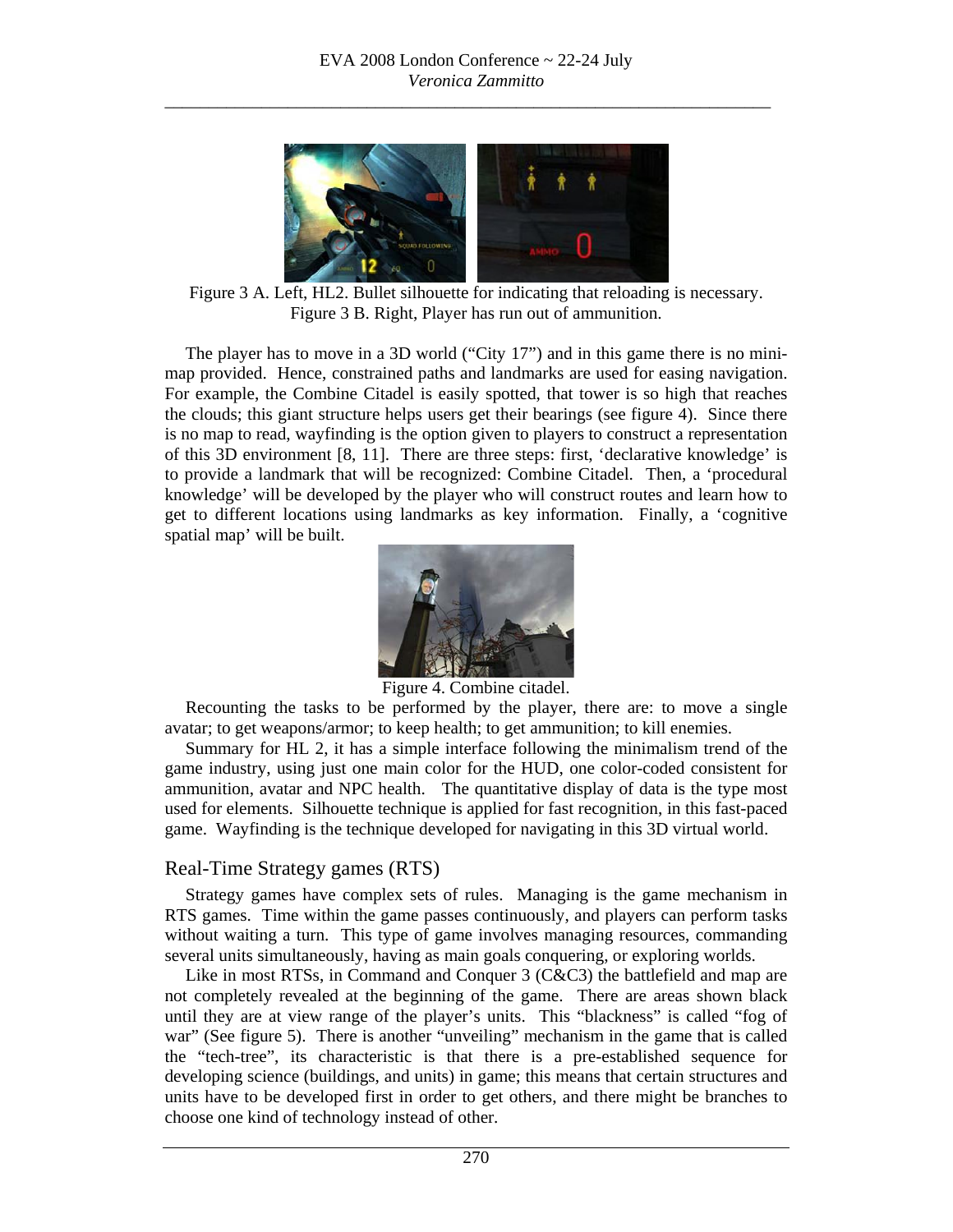

Figure 5. "Fog of War". It is not possible to see unless it is at units' sight.

The classical perspective used in RTS games is isometric, also known as 2.5D, because it is a 2D representation of objects but with some resemblance to 3D. The degrees of freedom are four: left, right, top, bottom. A fifth liberty is not really utilized, although there are flying and ground units, vertical direction is not allowed. The camera is fixed, but it is possible to zoom in and out. The navigation metaphor in this case is world-in-hand with 4 degrees of freedom.

Action button is the industry term for the button that causes an event, for example producing a new unit. This kind of button is depicted by an icon that represents its function, and when the cursor is over the button it will display a description of the event, such as specifying how much of a resource the new unit will cost, and what specifications this unit has. These buttons are not always able to be used, sometimes a tech-tree has to be developed in order unlock action buttons, or more resources are needed. This "momentary" disabled state of the button is related to pre-attentive processing, a theoretical mechanism that allows users to identify symbols in a glimpse. By using colored and grayed-out buttons it is faster to "see" the available options offered. Colored buttons "pop out", while grayed-out ones remain as background. (see figure 6)



Figure 6. Pre-attentive processing. Colored buttons stand-out, grayed-out do not.

When the action button is able and the player clicks on it, the event will not happen until a certain time has passed. This is the case when producing several units, it would break the time dimension if units appear automatically; so, it is necessary to queue their production. There is a visualization for indicating this passing time. Action buttons are whited-out, this whiting layer is swept clockwise. (see figure 6)

Mini-maps are representations of the battlefield. It is necessary to overview different locations at the same time, for example the player's base, the opponent's one, and where units are. In C&C3, mini-maps have color-coding, shading, and profile image techniques for displaying the terrain more effectively (see figure 7)

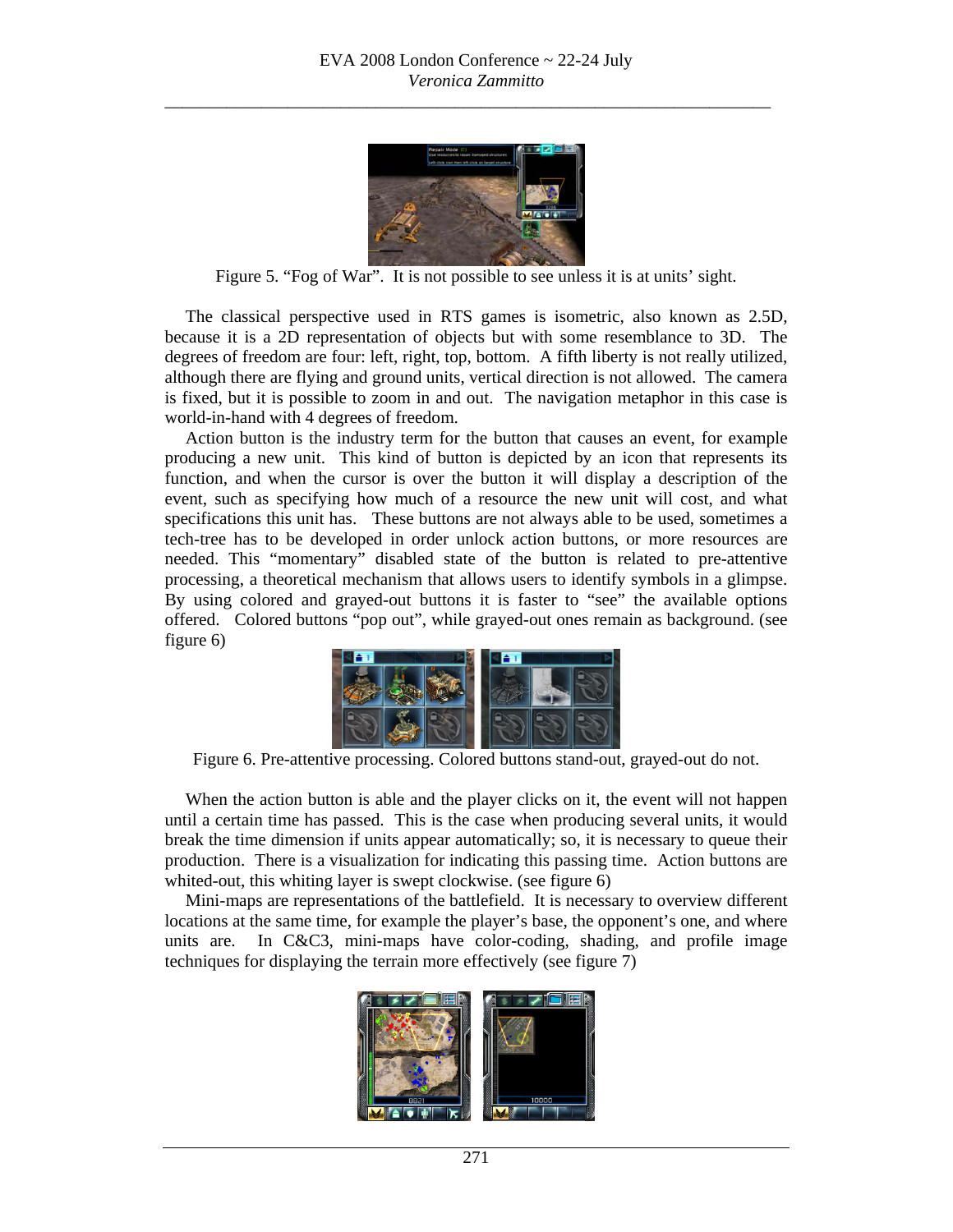Figure 7. Command & Conquer 3 mini-maps Figure 7 Right. "Ping" on a mini-map. A blinking yellow circle shows where a new event has happened.

RTSs, like FPSs, require quick reactions. Collecting information at a glance is highly valuable. Another way of working with the previously described pre-attentive processing is by designing a distinctive symbol set for the mini-map where objects are easily recognized. Since there is no labeling, this set has to be extremely simple. In C&C3 the symbol set is oversimplified: player's units and buildings are shown as blue dots; opponent's units and buildings are shown as red dots; resources appeared as green dots. There is an issue with the color-coding: color blindness, almost 15% of Caucasian males have it [1]. This is not a minor fact, since there is still a majority of male players. The C&C3 set is not color blindness proof, red and green can be undistinguishable by color-blind players. Opponent's units that are not moving might be mistaken with resources. For solving this matter, a color-blindness friendly palette should be offered, like the software patch provided for another RTS called Alpha Centauri.

There is a visual grammar of map elements in this mini-map: a closed contour of trapezoid shape for delimiting the region of the mini-map displayed in the main part of the screen. See figure 7.

The word "ping" is used in the game industry for referring to the visual clue that points in the mini-map where an event has just happened. The RTS player constantly performs different tasks, her attention may be on constructing a building, developing units and selecting troops, meanwhile an event that demands attention happens on another part of the map. It is hard to attract attention to the visual data outside the fovea area, changing the color of an icon will not work because peripheral vision is colorblind, so the change will not be noticed by the player. That is why it is necessary to use techniques such as blinking or motion, in C&C3 a growing, blinking circle will appear on the mini-map where an event just happened (see figure 7 Right).

Technique for levels of detail of the information visualized has three levels [9]. In C&C3 these are: one includes all the units of interest, another level shows information about a subset of unit, and a third level gives details of single units. This distinction of level is pretty useful in RTSs, because it allows managing in a meta-level, but at the same time to keep track of the different units. For example, the player wants to know what kind of unit she has selected: Missile Squad unit (first level); how many units are available: eight units (second level); what health level these units have: low and medium health status (third level). The possibility of having this information at once allows fast decision making. (See figure 8)



Figure 8. Levels of detail Bottom right, first level. Upper right, second level. Upper left, third level.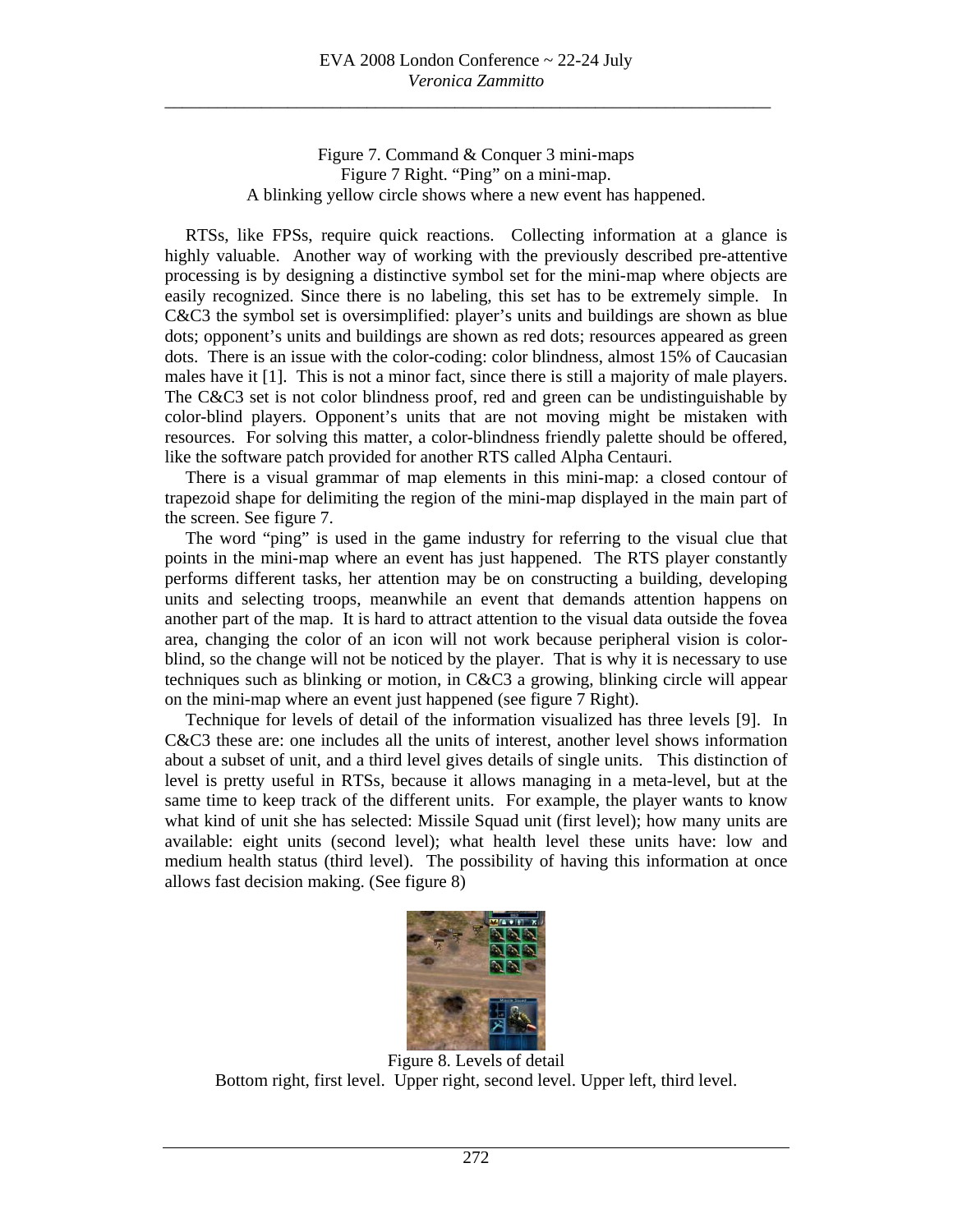In the main menu of C&C3, the Edge Enhancement technique is applied. Like artists such as Seurat have used it [11], its purposes are to display objects clearly, and enhance a certain part, in this case the menu where the options are, by an edge produced through shading out the two sides. See figure 9.



Figure 9. Edge Enhancement technique is applied in the main menu of C&C 3

Recounting the tasks to be performed by the player, there are: to establish buildings; to explore the terrain; to collect/manage resources; to create units; to conquer new locations; to attack/defeat opponents.

Summary for RTS, several information visualization techniques are implemented: Pre-attentively processing, use of color for popping-out information. In maps: colorcoding, shading, and contour image techniques. Use of edge enhancement through an artistic implementation for stressing a part of the screen. Transparency technique to overlap data. A very simple symbol set for map. Use of levels of detail.

#### Massively Multiplayer Online (MMO)

World of WarCraft (WoW) is ambient in a Tolkienesque world. This kind of world is called a "persistent world" because the environment is always available and events happen continuously. Online games allow a great opportunity for social interaction. However, the main method for communication among players is through in-game chat, this is by typing text. Chatting in WoW can be organized in 5 types, they differ in who will be the recipient of the communication: 1) Location based: Includes "Say" (the recipients are other players that are nearby), "Yell" (all players in the map are addressed) and "General" (to those where are in the same map area); 2) Groups: Can be Guild, Party, Raid; to communicate with all the players that belong to that group; 3) Whisper: message to a specific player, regardless where she is; 4) Interests: "Trade" and "Looking for group"; 5) System information: text that describes what happens. These different kinds of chatting are color-coded but it changes (see figure 10)



Figure 10. Different chatting channels

WoW has role-playing mechanisms, hence a good part of the game also consists in evolving a character. Players develop their avatars by doing quests by their own or in group. Quests have specific goals to achieve, by taking missions to accomplish in return to objects and experience. When enough experience has been earned, the avatar upgrades one level. The visualization of this information is through the progress bar. Experience is counted as interval type data, it is represented in an experience bar located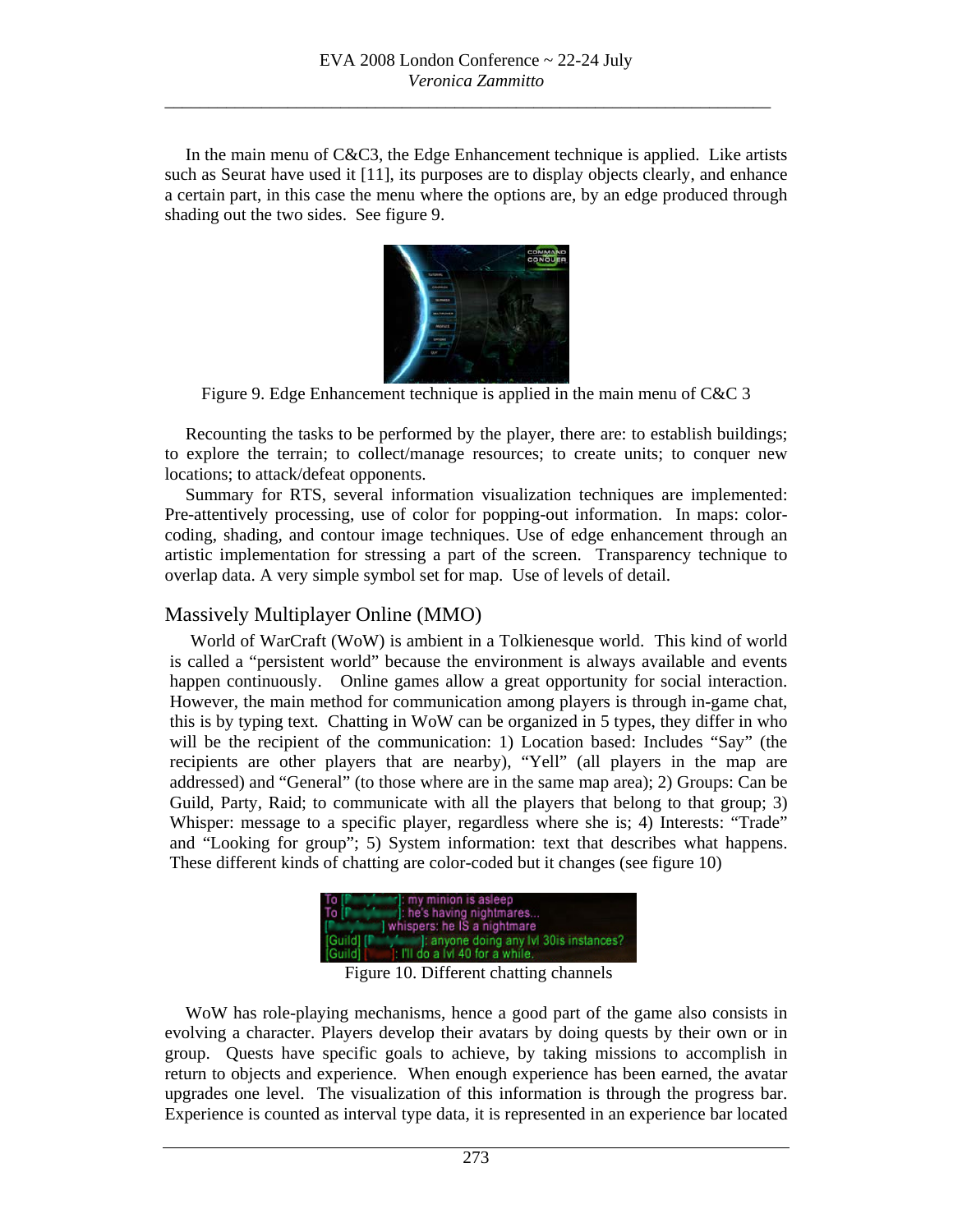on the bottom of the screen. It is always visible, so player can calculate how much experience is needed for leveling. (see figure 11)

$$
\mathbb{E}\left(\mathbb{E}[\mathbf{V} \mid \mathbf{V} \mid \mathbf{V} \mid \mathbf{V} \mid \mathbf{V} \mid \mathbf{V} \mid \mathbf{V} \mid \mathbf{V} \mid \mathbf{V} \mid \mathbf{V} \mid \mathbf{V} \mid \mathbf{V} \mid \mathbf{V} \mid \mathbf{V} \mid \mathbf{V} \mid \mathbf{V} \mid \mathbf{V} \mid \mathbf{V} \mid \mathbf{V} \mid \mathbf{V} \mid \mathbf{V} \mid \mathbf{V} \mid \mathbf{V} \mid \mathbf{V} \mid \mathbf{V} \mid \mathbf{V} \mid \mathbf{V} \mid \mathbf{V} \mid \mathbf{V} \mid \mathbf{V} \mid \mathbf{V} \mid \mathbf{V} \mid \mathbf{V} \mid \mathbf{V} \mid \mathbf{V} \mid \mathbf{V} \mid \mathbf{V} \mid \mathbf{V} \mid \mathbf{V} \mid \mathbf{V} \mid \mathbf{V} \mid \mathbf{V} \mid \mathbf{V} \mid \mathbf{V} \mid \mathbf{V} \mid \mathbf{V} \mid \mathbf{V} \mid \mathbf{V} \mid \mathbf{V} \mid \mathbf{V} \mid \mathbf{V} \mid \mathbf{V} \mid \mathbf{V} \mid \mathbf{V} \mid \mathbf{V} \mid \mathbf{V} \mid \mathbf{V} \mid \mathbf{V} \mid \mathbf{V} \mid \mathbf{V} \mid \mathbf{V} \mid \mathbf{V} \mid \mathbf{V} \mid \mathbf{V} \mid \mathbf{V} \mid \mathbf{V} \mid \mathbf{V} \mid \mathbf{V} \mid \mathbf{V} \mid \mathbf{V} \mid \mathbf{V} \mid \mathbf{V} \mid \mathbf{V} \mid \mathbf{V} \mid \mathbf{V} \mid \mathbf{V} \mid \mathbf{V} \mid \mathbf{V} \mid \mathbf{V} \mid \mathbf{V} \mid \mathbf{V} \mid \mathbf{V} \mid \mathbf{V} \mid \mathbf{V} \mid \mathbf{V} \mid \mathbf{V} \mid \mathbf{V} \mid \mathbf{V} \mid \mathbf{V} \mid \mathbf{V} \mid \mathbf{V} \mid \mathbf{V} \mid \mathbf{V} \mid \mathbf
$$

In WoW, health bar status does not use color-coding as others games do. Instead bar length clue is applied. The color of the bar is always the same, green; but, when avatar is hit, the length of the bar decreases. If one method of conveying health information qualitatively is used, it is preferably applying length instead of only color; because changes of shades of green to red might not be perceived by color-blind people. See

figure 12.



Figure 12. Health bar

MMO game worlds are crowded ones. There are loads of objects, and gamers should be able to move without inconveniences. The point of view (POV) is an exocentric perspective; player can see his avatar from all sides, the most common camera angle being from behind and above the avatar. Moving around this 3D virtual world is connected with the "walking" navigation metaphor; the computer keyboard and mouse are the input devices. For navigating smoothly in 3D virtual worlds, it is necessary to provide data for an accurate space perception. Two techniques are: occlusion, and cast shadows [11]. Occlusion happens when an object overlaps another, the first one is perceived closer than the last one. However, it is not possible to specify the distance between the two objects. Cast shadows are helpful for providing information about the height of objects. See figure 13.



Figure 13. Space perception. Occlusion and shadows

WoW's interface is heavily icon-driven, and can be fairly customized by dragging windows to a new location, sizes of the UI and there are several popular add-ons created by the WoW users using Lua scripting language . This kind of concession to manipulate the HUD is related to the concept of "active interface" where some level of control is given to the players. Windows are closed rectangular contours that powerfully divide the visual field; it is ideal for grouping consistent information, and retrieving it fast. Pre-attentive processing is also addressed in WoW like in C&C3, action buttons that are momentarily unavailable are grayed-out, and perceived as background; meanwhile accessible ones remain colored for standing out. See figure 14.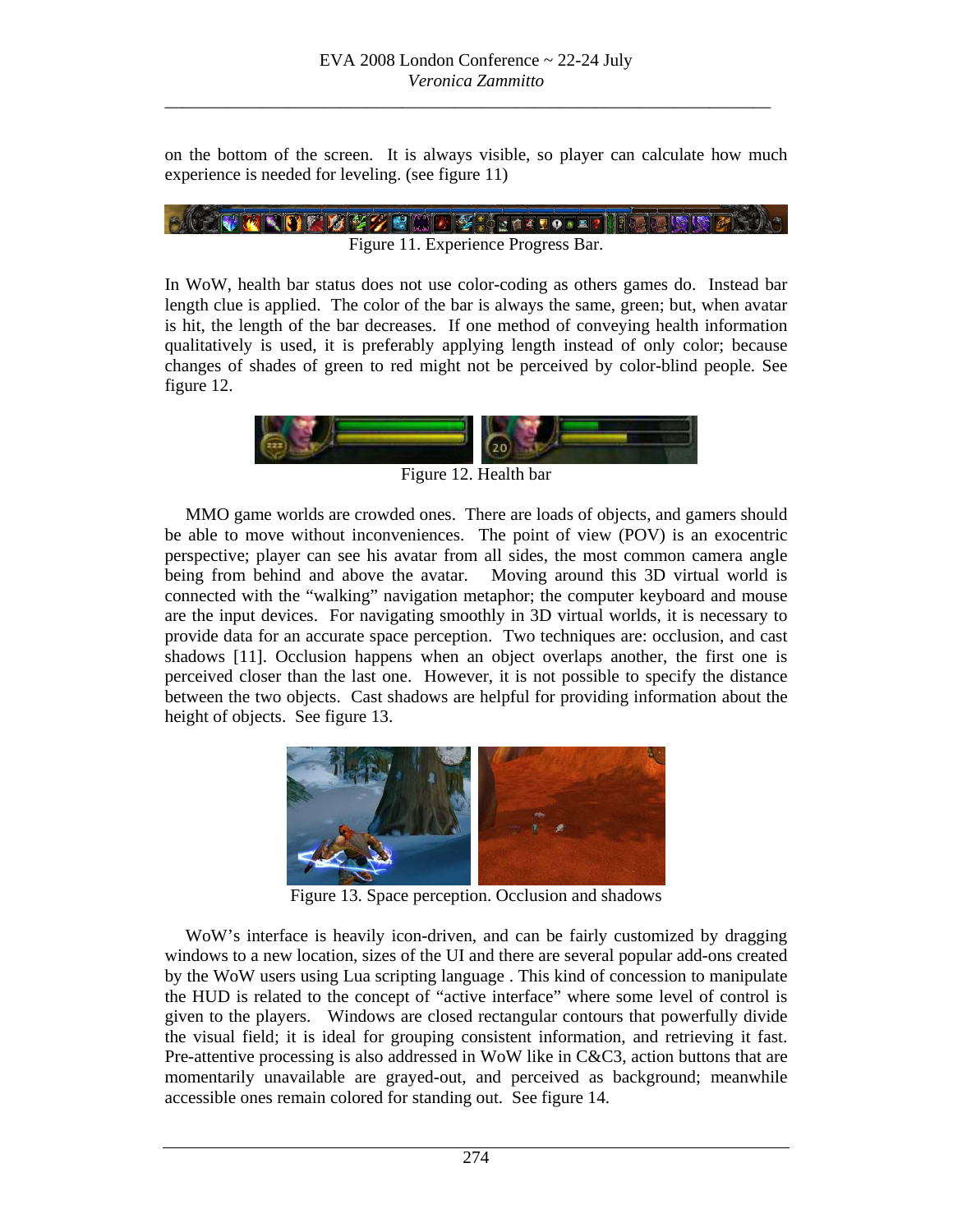

Figure 14. Customized Action Bar and Add-ons

In WoW the mini-map is by default north-up oriented. There are techniques develop by Saito and Takahashi [11] used in this mini-map: shaded image, and profile image. Applying such techniques helps to show the terrain effectively. In this mini-map it is allowed to zoom in, and out. Arrowed-dots, a visual grammar code, are used in the mini-map to point to cities and party members. Our location is always in the middle of the mini-map, represented by an arrow heading to where we are facing; this last feature is one of the ways to enhance visualization with maps suggested by Ware. See figure 15.



Figure 15. Mini-maps in WoW

Recounting the tasks to be performed by the player, there are: to develop a character; to chat with other players; to manage inventory; to attack enemies.

Summary of techniques for MMO: changeable color-coding in chatting channels; techniques applied for space perception: occlusion and cast shadows; Bar length; Preattentive processing.

## **CONCLUSION**

This literature review shows that information visualization in digital games is still not very developed. The main body work on this topic comes from the game developer industry but the lack of an established terminology for the field makes it difficult to work towards its foundations, looking into the established information visualization field would help in this regard. It seems that information analysis by genre is a consistent method, because each game genre emphasizes certain tasks that require particular information. Three subgenres were selected: First-Person Shooter, Real-Time Strategy, and Massively-Multiplayer Online.

FPSs have violence as a main game mechanism. It is about kill or be killed. HL2 has a minimalism interface where information will be displayed if it is being used, the only exemption is health. The information shown is quantitative rather than qualitative. Health and ammunition are very important information, armor could be considered as part of health. Color-coding is a technique applied homogenously to the HUD. Silhouettes help to easily recognize the need of ammo reload. Moving in a 3D world is essential, there is no map but wayfinding is successfully applied.

The main game mechanism for RTS is managing. It is about conquering and exploring. "Fog of War" avoids revealing all the information about the map at once. C&C3 has an isometric view of the world. Simultaneous and multiple tasks have to be done, for this reason all techniques that support pre-attentive processing are useful in